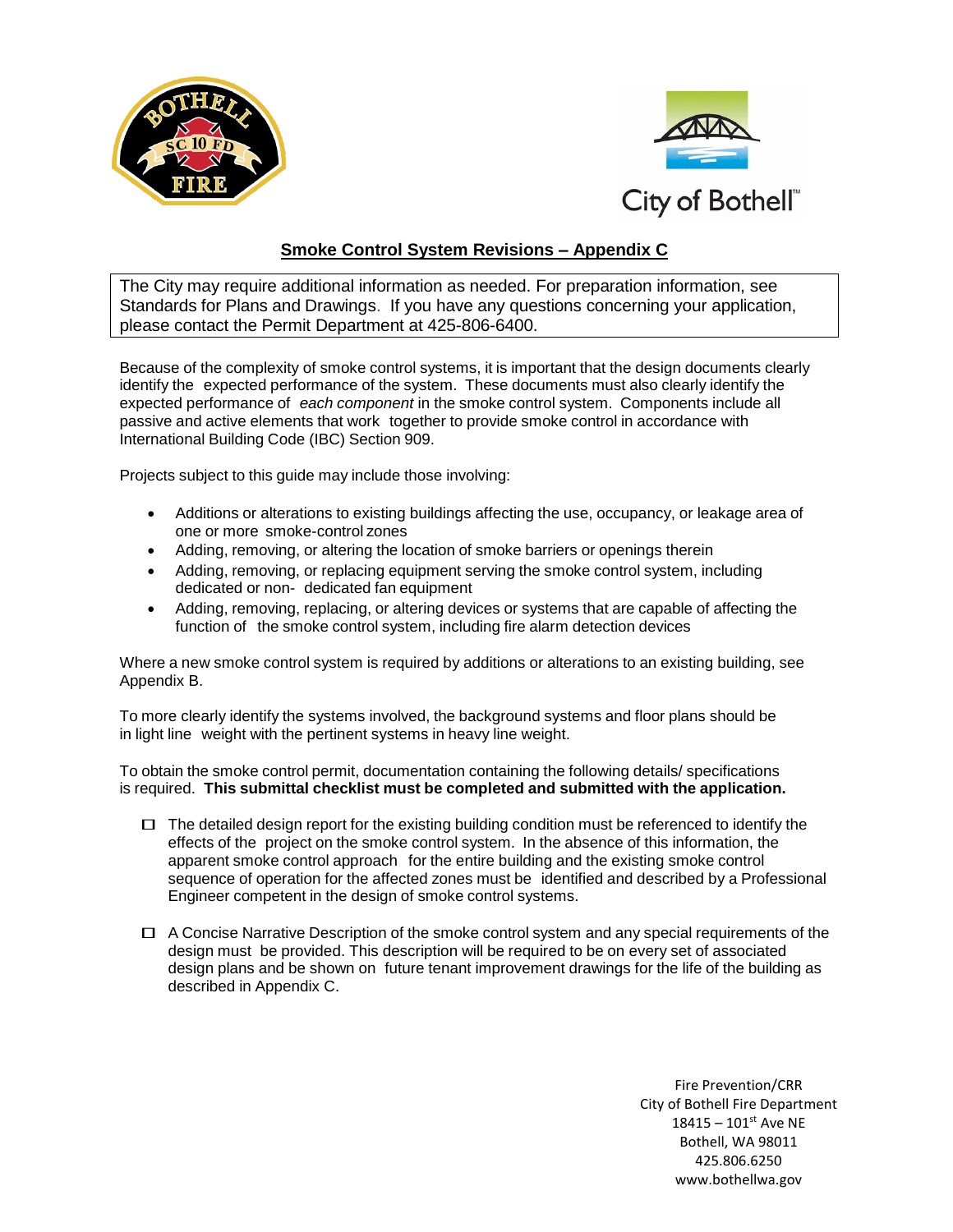



- WHEN TIRE<br>
D When the project would result in deviation from the original Detailed Design Report or concise narrative description, an updated smoke control system rational analysis must be performed in accordance with IBC Section 909.4 and must be prepared by a Professional Engineer (P.E.) competent in the design of smoke control systems. This analysis must be stamped by the P.E. and address all modified and affected smoke zones, and update the detailed design report and concise narrative description.
- The Architect of Record, Mechanical and Electrical Engineers of Record, and fire alarm and sprinkler system designers for the project must sign the smoke control system design documents that they prepared. If the rational analysis was prepared by another party, each designer must provide written documentation that they have read and incorporated the rational analysis in their design, such as by a written statement on the record drawings.
- $\Box$  If the project resulted in deviation from the concise narrative description or detailed design report, the author of the updated detailed design report or concise narrative description must review design documents pertaining to the smoke control system when prepared by others and provide a letter identifying that the design complies with the smoke control system requirements.
- $\Box$  Indicate on the design plans the location of all (new and existing) devices that will initiate smoke control, devices involved in the smoke control process (including actuators, control dampers, fire and smoke dampers, variable air volume controls, and fans), and identification of devices provided with emergency power.
- $\Box$  Provide smoke-control zone drawings that clearly identify the existing configuration of affected active and passive smoke-control zones.
- $\Box$  Provide smoke-control zone drawings that clearly identify the configuration of active and passive zones after completion of the project. Sprinkler zones must be coordinated with smoke zones.
- $\Box$  Identify the smoke control method being used for each affected smoke-control zone, including applicable calculations (supporting analysis utilizing computational fluid dynamics (CFD) or a network flow analysis may be required), and identify unique or unusual fire loads.
- $\Box$  Provide details of each new fan involved in smoke control, including its capacity, the number of belts and wiring for power, control, and monitoring. Where an existing fan is replaced, identify the existing fan operating capacity in smoke control mode.
- $\Box$  Provide the sequence of operations (including sequence of operations, if necessary, to prevent duct implosion or explosion) and updated performance matrix with the positioning of each damper for every fire scenario in each affected smoke control zone.
- $\Box$  Seismic anchorage of critical systems and include the design with the submittal (IBC 403.14).

Fire Prevention/CRR City of Bothell Fire Department  $18415 - 101$ <sup>st</sup> Ave NE Bothell, WA 98011 425.806.6250 www.bothellwa.gov